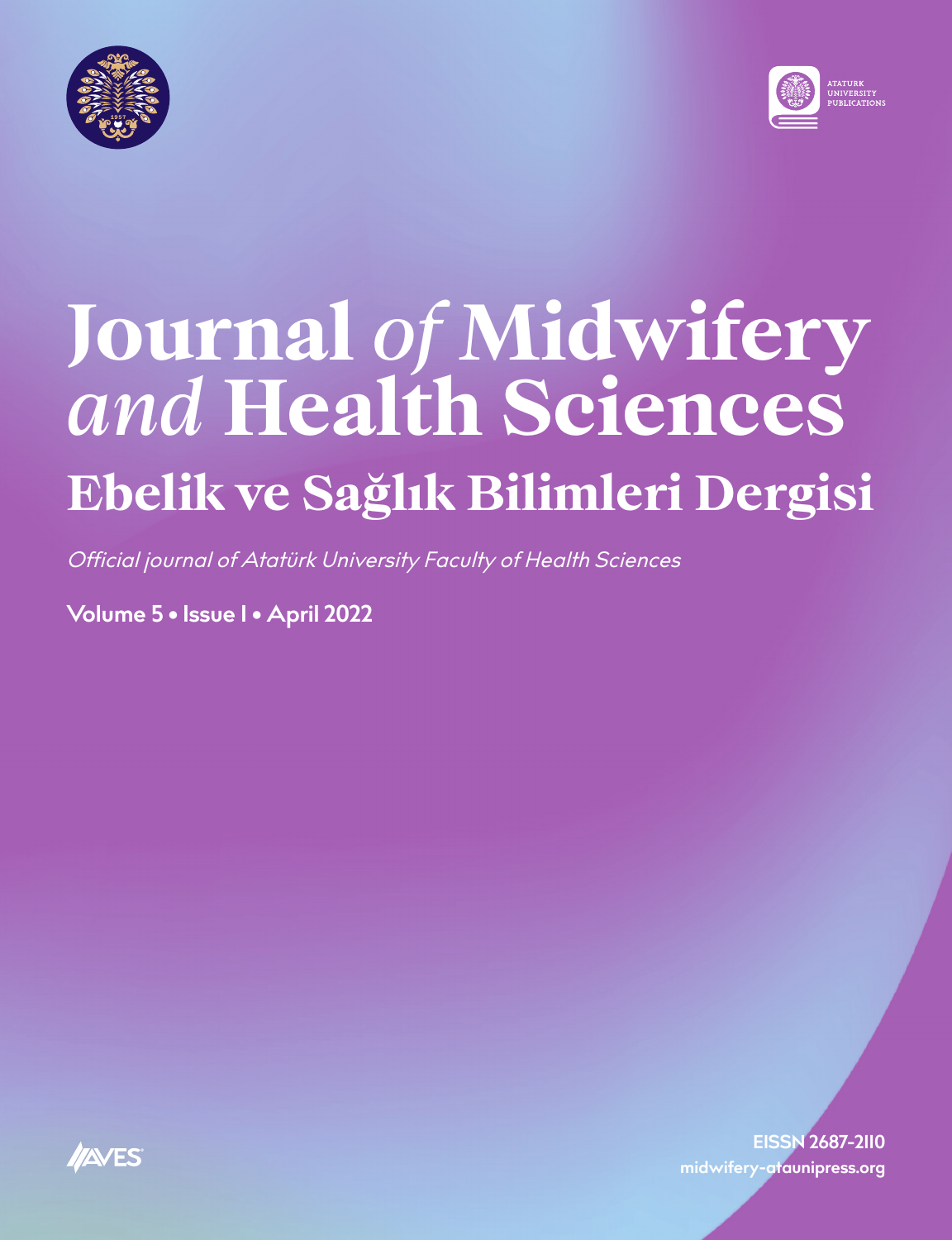# **Journal of Midwifery and Health Sciences**

**Ebelik ve Sağlık Bilimleri Dergisi**

### **Editor**

Serap EJDER APAY Department of Midwifery, Atatürk University, Faculty of Health Sciences, Erzurum, Türkiye

### **Associate Editors**

Ayla KANBUR Department of Midwifery, Atatürk University, Faculty of Health Sciences, Erzurum, Türkiye

Hava ÖZKAN Department of Midwifery, Atatürk University, Faculty of Health Sciences, Erzurum, Türkiye

### **Secretary**

Elif Yağmur GÜR Department of Midwifery, Atatürk University, Faculty of Health Sciences, Erzurum, Türkiye

### **Editorial Staff**

Elif ERDOĞAN Department of Midwifery, Atatürk University, Faculty of Health Sciences, Erzurum, Türkiye

Gamze CEYLAN Department of Midwifery, Atatürk University, Faculty of Health Sciences, Erzurum, Türkiye

Esra SAYAR Department of Midwifery, Atatürk University, Faculty of Health Sciences, Erzurum, Türkiye

Tuğçenur YILMAZ Department of Child Development, Atatürk University, Faculty of Health Sciences, Erzurum, Türkiye

Zehra Demet ÜST TAŞĞIN Department of Midwifery, Atatürk University, Faculty of Health Sciences, Erzurum, Türkiye

Zeynep Sena DERDİYOK Department of Child Development, Atatürk University, Faculty of Health Sciences, Erzurum, Türkiye



**Founder** İbrahim KARA

**General Manager** Ali ŞAHİN

**Publishing Director** Gökhan ÇİMEN

**Editor** Hira Gizem FİDAN

**Publications Coordinators** Defne DOĞAN Vuslat TAŞ

**Web Coordinator** Doğan ORUÇ

**Finance Coordinator** Osman YALÇIN

**Contact**

Publisher: Atatürk University Address: Atatürk University, Yakutiye, Erzurum, Turkey

Publishing Service: AVES Address: Büyükdere Cad., 105/9 34394 Şişli, İstanbul, Turkey Phone: +90 212 217 17 00 E-mail: info@avesyayincilik.com Webpage: www.avesyayincilik.com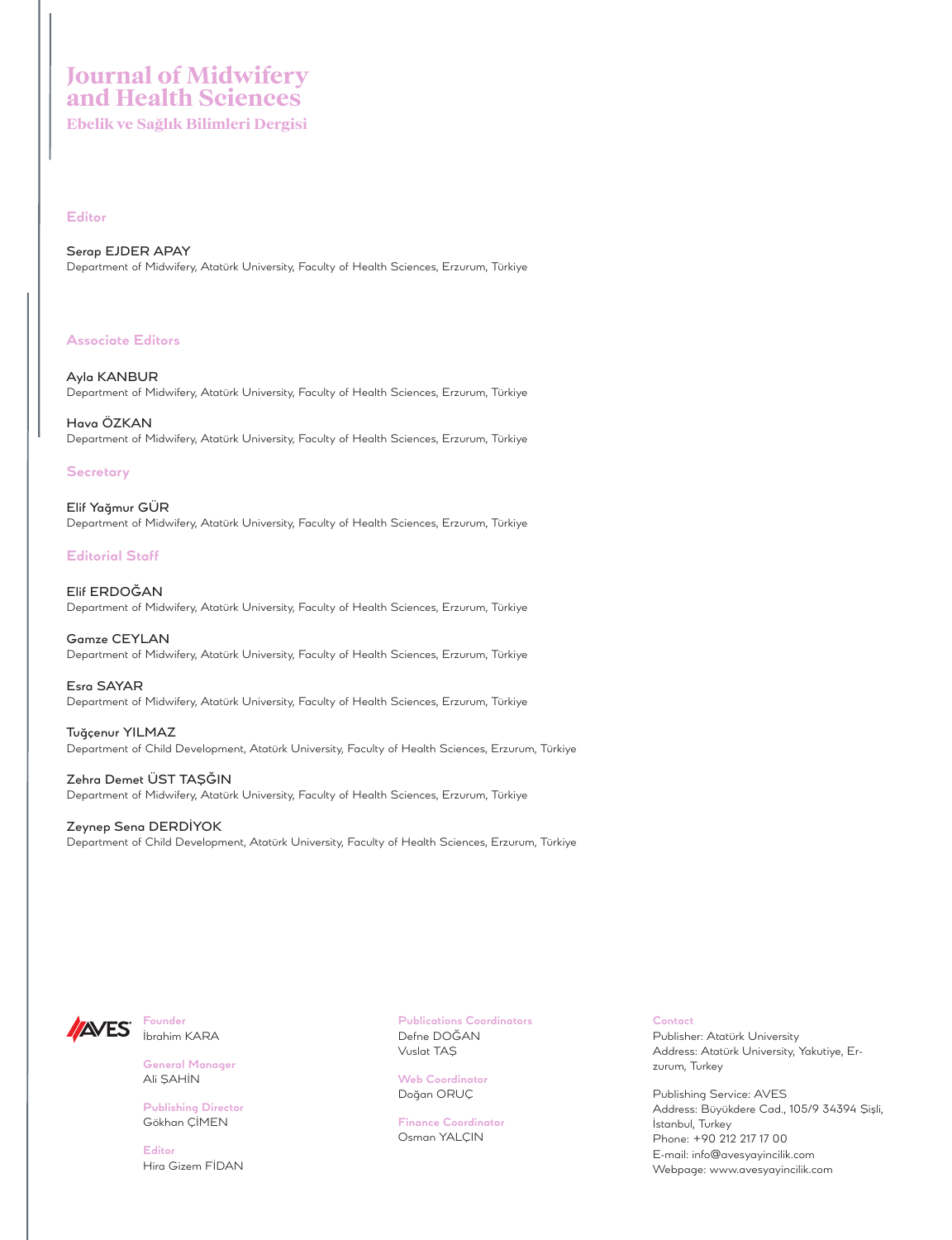## **AIMS AND SCOPE**

Journal of Midwifery and Health Sciences is a scientific, open access periodical published in accordance with independent, unbiased, and double-blinded peer-review principles. The journal is the official online-only publication of Atatürk University Faculty of Health Sciences, and it is published triannually in April, August and December. The publication language of the journal is Turkish and English.

The aim of the journal is to publish original research papers of the highest scientific and clinical value in nursing research, practice, education, and management issues. Journal of Midwifery and Health Sciences also publishes reviews, rare case report and letters to the editors.

The target audience of the journal includes nurses, academicians, clinical researchers, medical/health professionals, students, nursing professionals and related professional and academic bodies and institutions.

The editorial and publication processes of the journal are shaped in accordance with the guidelines of the International Committee of Medical Journal Editors (ICMJE), World Association of Medical Editors (WAME), Council of Science Editors (CSE), Committee on Publication Ethics (COPE), European Association of Science Editors (EASE), and National Information Standards Organization (NISO). The journal is in conformity with the Principles of Transparency and Best Practice in Scholarly Publishing (doaj.org/bestpractice).

All expenses of the journal are covered by the Atatürk University Faculty of Health Sciences. Processing and publication are free of charge with the journal. No fees are requested from the authors at any point throughout the evaluation and publication process. All manuscripts must be submitted via the online submission system, which is available at https://midwifery-ataunipress.org/EN. The journal guidelines, technical information, and the required forms are available on the journal's web page.

Statements or opinions expressed in the manuscripts published in the journal reflect the views of the author(s) and not the opinions of the Atatürk University Faculty of Health Sciences, editors, editorial board, and/or publisher; the editors, editorial board, and publisher disclaim any responsibility or liability for such materials.

Journal of Midwifery and Health Sciences is an open access publication, and the journal's publication model is based on Budapest Open Access Initiative (BOAI) declaration. Journal's archive is available online, free of charge at https://midwifery-ataunipress.org/EN. Authors retain the copyright of their published work in the Journal of Midwifery and Health Sciences. The journal's content is licensed under a Creative Commons Attribution-NonCommercial (CC BY-NC) 4.0 International License.

You can find the current version of the Instructions to Authors at https://midwifery-ataunipress.org/

Editor-in-Chief: Serap Ejder Apay Address: Atatürk University Faculty of Health Sciences, Erzurum, Turkey E-mail: sejder@atauni.edu.tr

Publisher: Atatürk University Address: Atatürk University, Yakutiye, Erzurum, Turkey

Publishing Service: AVES Address: Büyükdere Cad., 105/9 34394 Şişli, İstanbul, Turkey Phone: +90 212 217 17 00 E-mail: info@avesyayincilik.com Webpage: www.avesyayincilik.com